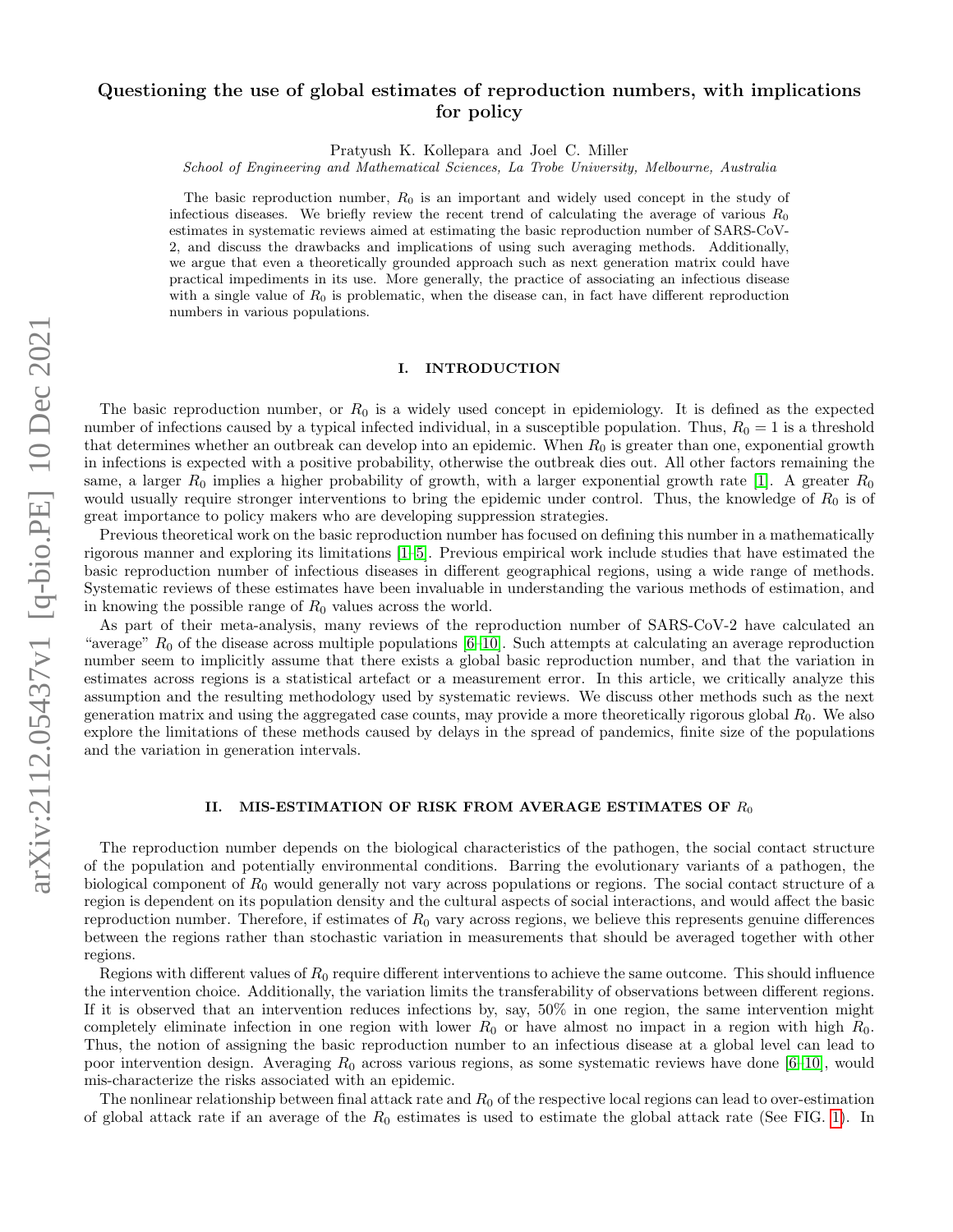addition, we illustrate two scenarios which demonstrate how average of estimates from different regions can misinform policy at local scales:

- Averaging during a developing pandemic: Consider a hypothetical situation where a set of four countries e.g. Australia, New Zealand, Papua New Guinea and Indonesia, differ only in terms of population density. An epidemic breaks out in Australia (which is a thinly populated region), and spreads to the thinly populated countries of New Zealand and Papua New Guinea, but also to the densely populated country of Indonesia. The reproduction number in Indonesia will be higher than the rest of the three regions, due to its high population density. If countries whose demographics are similar to Indonesia, rely on the average of the estimates to design their prevention policies, their interventions will fail to prevent adequate transmission.
- $\circ$  Using averages to compare strains of pathogen: Averaging  $R_0$  values may also mis-characterize the risk of new variants of an already prevalent pathogen. A recent systematic review has compared the reproduction number of the Delta variant of SARS-CoV-2 with that of the original strain. The basic reproduction number of the Delta variant was determined using the average of estimates from China and the UK, and was compared with the average of reproduction number of the original strain from China [\[10\]](#page-4-0). Since the social contact structure and population behaviour differ in China and the UK, the appropriate way to compare reproduction numbers of different variants is by using estimates from a single region. Furthermore, if a new strain has an increased reproduction number due to a variation in the biology of the pathogen, this increase in  $R_0$  will not necessarily be reflected in the average  $R_0$  sampled from different regions if the sample is dominated by regions with sparse social contact structures.



<span id="page-1-0"></span>FIG. 1. For  $R_0 > 1$ , the relationship between the attack rate  $r^{\infty}$  and  $R_0$  is convex. The points  $R_{0,a}$  and  $R_{0,b}$  denote the reproduction numbers in two regions a and b, and  $\overline{R_0}$  is the average of the two reproduction numbers (the average could be a weighted mean, unweighted mean or any other kind of average), and therefore lies between  $R_{0,a}$  and  $R_{0,b}$ . The attack rate calculated using  $\overline{R_0}$  is denoted by  $r^{\infty}(\overline{R_0})$ . The true attack rate,  $\overline{r^{\infty}}$  is given by the mean of the attack rates in regions a and b, weighted by their populations. Thus, the attack rate from the average reproduction number necessarily overestimates the attack rate. This example illustrates the implications of a convex relationship for only two regions, but it can be generalized to any number of regions [\[11,](#page-4-1) [12\]](#page-4-2).

# III. OTHER METHODS TO ESTIMATE GLOBAL  $R_0$

The problem of finding the global  $R_0$  of an infectious disease is a specific case of the more general problem of finding the  $R_0$  of a collection of populations, each with its own internal  $R_0$ . A commonly used method to estimate  $R_0$  at national or sub-national level is to use the time series of aggregated case counts. When the size of populations is sufficiently large, the population with the fastest exponential growth will dominate the time series eventually (See FIG. [2\)](#page-2-0). This is predicted by the next generation matrix [\[2,](#page-3-3) [3\]](#page-3-4), from which we find that the global  $R_0$  of a collection of weakly-coupled sub-populations (transmission between regions is negligible compared to transmission within regions) is the highest observed reproduction number among the regions. While this approach recognizes the variation in reproduction numbers of the sub-populations, there are practical limitations to it.

In an emerging pandemic, epidemics in different regions would not start at the same time. For example, travelers may introduce infection into a more affluent community, and we may not observe growth in a poorer subpopulation until much later. Therefore, an estimate consistent with the next generation matrix approach, will not be determined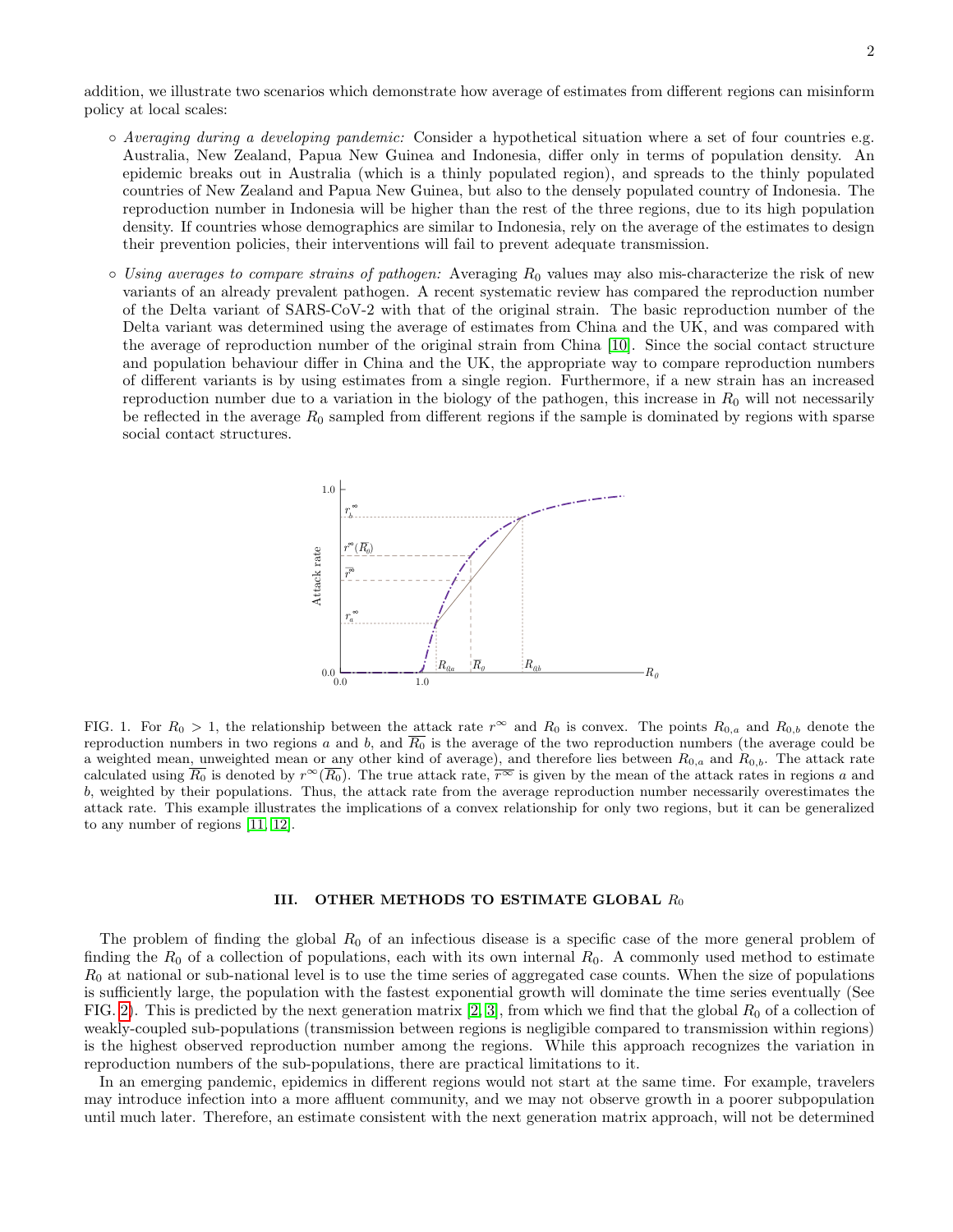

<span id="page-2-0"></span>FIG. 2. Left: The growth rate of the sum of exponential functions converges to the largest exponent. Right: The fastest exponential growth is not reflected in the aggregated case counts if the sub-populations are weakly coupled, and have finite size. The third group, labelled by  $i_3$  has the fastest growth, yet its exponent is not reflected in the aggregate because the epidemic had a delayed start and because the sub-population had the smallest size.

until epidemics have established in a large number of regions. Furthermore, since the size of populations is finite, it is possible that the largest exponential growth rate will not be observable in the aggregated data (See FIG. [2](#page-2-0) and simulation details <sup>[1](#page-0-0)</sup>). Thus, policies designed on the basis of early behaviour of epidemics (including the  $R_0$ ), such as vaccination targets and time-lines may fall short if the delayed epidemics are faster than the early average of estimates.

We demonstrate these limitations using time series of cumulative infections from various health districts of New South Wales (NSW) in Australia. Figure [3](#page-3-5) shows that the growth rates can be different even inside Sydney. Districts outside Sydney, such as Western NSW and Far West had a delayed epidemic, and had significantly faster growth than the epidemics in the rest of the state. The delay in the epidemic, compounded by the finite size of the populations (and a smaller population in case of Far West), led to the aggregated case counts not reflecting these higher exponential growth rates.

Finally, even if all the populations are sufficiently large and the epidemics start at the same time, the exponent observed in the aggregated case counts may not correspond to the largest  $R_0$  if the generation intervals are not identical across the sub-populations. The variation in the generation interval distribution can also be attributed to to social contact structure. For example, populations with larger household sizes might have shorter generation intervals. Thus, it is not necessary that the  $R_0$  calculated from aggregated case numbers is consistent with the next generation matrix.

<sup>&</sup>lt;sup>1</sup> The figure is generated from an SIR model with three communities. The equation for active infections in the k<sup>th</sup> is given by  $\frac{di_k}{dt}$  $s_k(\beta_k i_k + c\Sigma_{l\neq k} \beta_l i_l) - \gamma i_k$ . The sizes of the three communities are  $(n_1, n_2, n_3) = (0.6, 0.3, 0.1)$ , model parameters are  $(\beta_1, \beta_2, \beta_3, \gamma, c)$  $(2.5, 4, 20, 1, 10^{-3})$ , and initial conditions are  $r_k = 0$ ,  $(s_1, s_2, s_3) = (10^{-3}, 10^{-3}, 10^{-6})$ . The parameter c is the coupling between communities.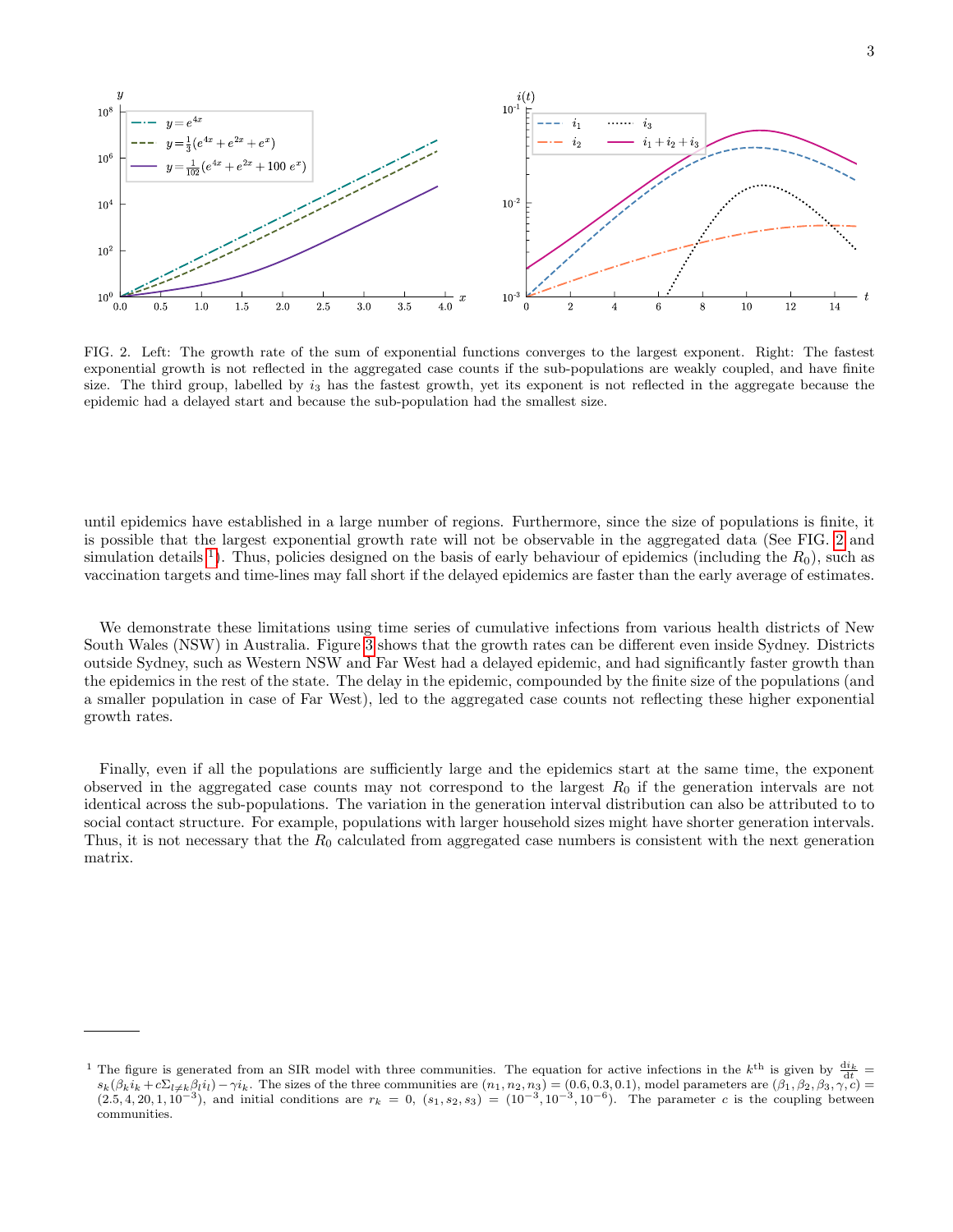

<span id="page-3-5"></span>FIG. 3. Cumulative time series of infections in the local health districts of New South Wales, Australia, during the second wave. Within the city of Sydney, we observe different rates of growth. Regions outside Sydney such as Western NSW and Far West exhibit the highest growth rates, but their epidemic was delayed and due to their finite populations, the exponential growth did not get reflected in the aggregated case counts. The grey line-plots are from the rest of the local health districts in NSW. Day 0 refers to 2021-06-15. Data obtained from [\[13\]](#page-4-3)

# IV. CONCLUSION

In closing, we re-iterate that the variation in estimates of the reproduction number from different regions of the world is not a statistical error, but the basic reproduction number or  $R_0$  depends on the social contact structure and environmental conditions. Therefore, we recommend that systematic reviews should continue to explore the range of  $R_0$  values and the various methods used to estimate it. But finding an " $R_0$  of the disease" or assigning a single value of  $R_0$  to a disease should not be the focus of reviews. Indeed, a systematic review of measles also highlighted the need for countries to use local estimates over averages [\[14\]](#page-4-4).

The next generation matrix approach may provide a theoretically sound value of the global  $R_0$  of the disease, but there are several practical limitations in its estimation, and such a global estimate would nonetheless be of limited use.

### V. ACKNOWLEDGEMENTS

We thank Dr. Rebecca Chisholm for comments and discussion.

- <span id="page-3-0"></span>[1] Wallinga, J. & Lipsitch, M. How generation intervals shape the relationship between growth rates and reproductive numbers. Proceedings of the Royal Society B: Biological Sciences 274, 599–604 (2006). URL [https://doi.org/10.1098/](https://doi.org/10.1098/rspb.2006.3754) [rspb.2006.3754](https://doi.org/10.1098/rspb.2006.3754).
- <span id="page-3-3"></span>[2] Diekmann, O., Heesterbeek, J. & Metz, J. On the definition and the computation of the basic reproduction ratio R0 in models for infectious diseases in heterogeneous populations. Journal of Mathematical Biology 28 (1990). URL [https:](https://doi.org/10.1007/bf00178324) [//doi.org/10.1007/bf00178324](https://doi.org/10.1007/bf00178324).
- <span id="page-3-4"></span>[3] van den Driessche, P. & Watmough, J. Reproduction numbers and sub-threshold endemic equilibria for compartmental models of disease transmission. Mathematical Biosciences 180, 29–48 (2002). URL [https://doi.org/10.1016/](https://doi.org/10.1016/s0025-5564(02)00108-6) [s0025-5564\(02\)00108-6](https://doi.org/10.1016/s0025-5564(02)00108-6).
- [4] Delamater, P. L., Street, E. J., Leslie, T. F., Yang, Y. T. & Jacobsen, K. H. Complexity of the basic reproduction number (R0). Emerging Infectious Diseases 25, 1–4 (2019). URL <https://doi.org/10.3201/eid2501.171901>.
- <span id="page-3-1"></span>[5] Ridenhour, B., Kowalik, J. M. & Shay, D. K. Unraveling R0: Considerations for public health applications. American Journal of Public Health 104, e32–e41 (2014). URL <https://doi.org/10.2105/ajph.2013.301704>.
- <span id="page-3-2"></span>[6] Billah, M. A., Miah, M. M. & Khan, M. N. Reproductive number of coronavirus: A systematic review and meta-analysis based on global level evidence. PLOS ONE 15, 1–17 (2020). URL <https://doi.org/10.1371/journal.pone.0242128>.
- [7] Ahammed, T. et al. Estimation of novel coronavirus (COVID-19) reproduction number and case fatality rate: A systematic review and meta-analysis. Health Science Reports 4 (2021). URL <https://doi.org/10.1002/hsr2.274>.